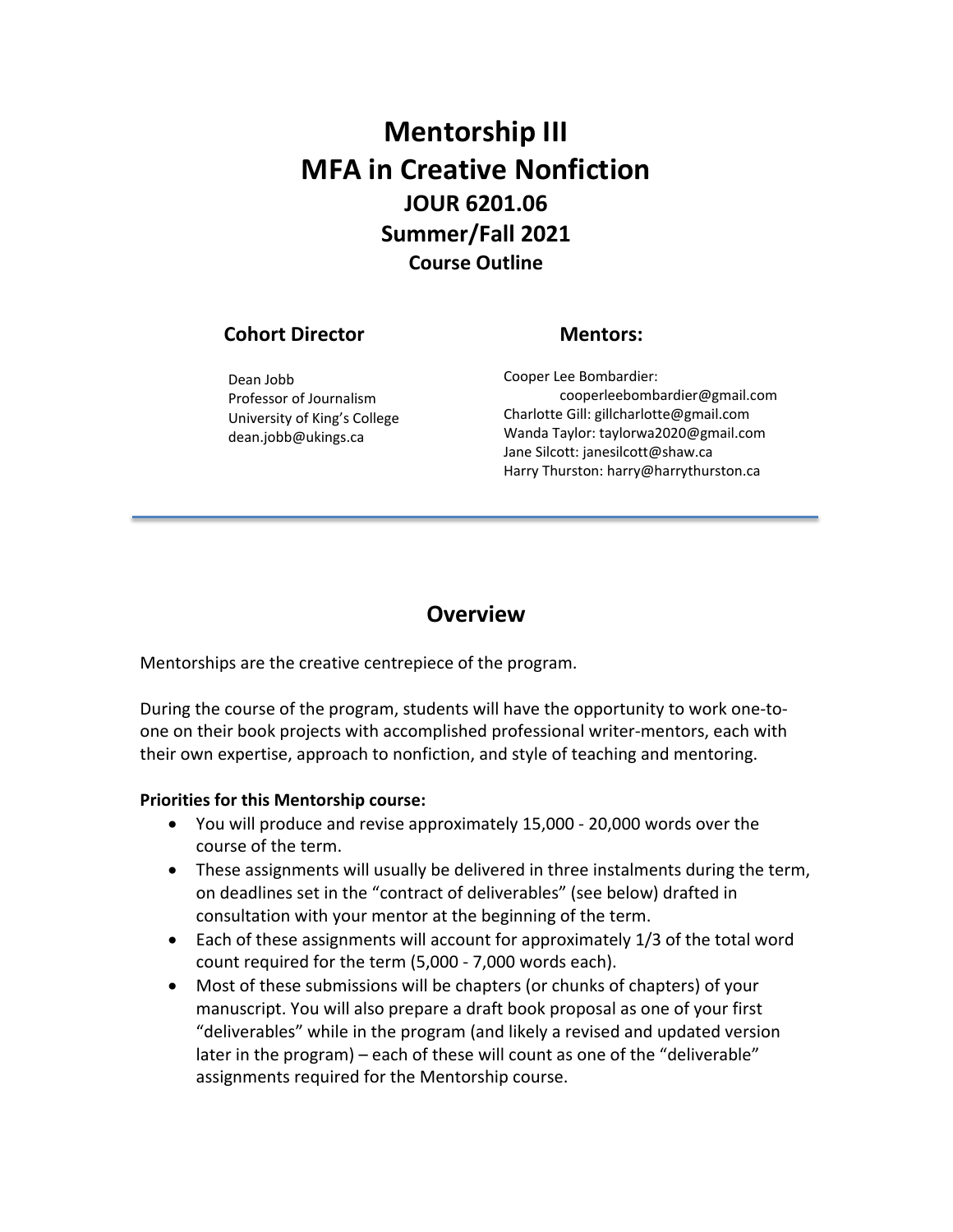#### **Learning Outcomes:**

• Students will apply the writing, research and craft skills developed in Writing the Craft and Mentorship courses to their own work, improving and enhancing their own writing skills.

#### **Virtual June Residency**

During the residency, students will meet almost daily (see the schedule) with their mentors in small group online workshop sessions to discuss assigned readings or craftrelated (voice, plot, etc.) issues; undertake in-class writing assignments; and/or workshop their own and other students' work.

#### **Contract of Deliverables**

By the end of the residency, students will have negotiated a "contract" with their mentor, agreeing to the terms of the mentorship. While contracts may be tailored to meet the needs and goals of individual students, projects, and mentors, each contract must include provisions describing:

- the nature—proposal, manuscript section(s)—and descriptions of the writing assignments to be completed during the semester;
- the approximate number of words students will submit (normally 15,000-20,000 words, depending on the stage of the project, research requirements, etc.);
- the number of writing packages the student will submit (usually three per term);
- the deadlines for each submission;
- the methods for submission (by post, email, Google docs, etc.);
- how quickly the mentor will respond to student submissions (usually within one week);
- the method of responding to the submission, which will always involve a narrative response. Responses, as negotiated between mentor and student, may also include in-person, telephone, online or email discussions.
- standard paragraphs describing procedures for dispute resolution.

Please email a copy of the contract to your cohort director with a copy to your mentor. This will signal the mentor's approval.

If the mentor has any concerns that might adversely affect the student's final grade, he/she/they will provide both the student and the cohort director a brief explanation of those concerns in writing by the mid-point in the term.

It is the responsibility of the student and/or mentor to notify the cohort director of any issues or concerns affecting the contract or the mentor-mentee relationship in a timely manner.

At the end of the semester, the mentor will submit a brief written assessment of each student's progress, a copy of all marked submissions, and a proposed mark to the cohort director. The cohort director will be responsible for approving and submitting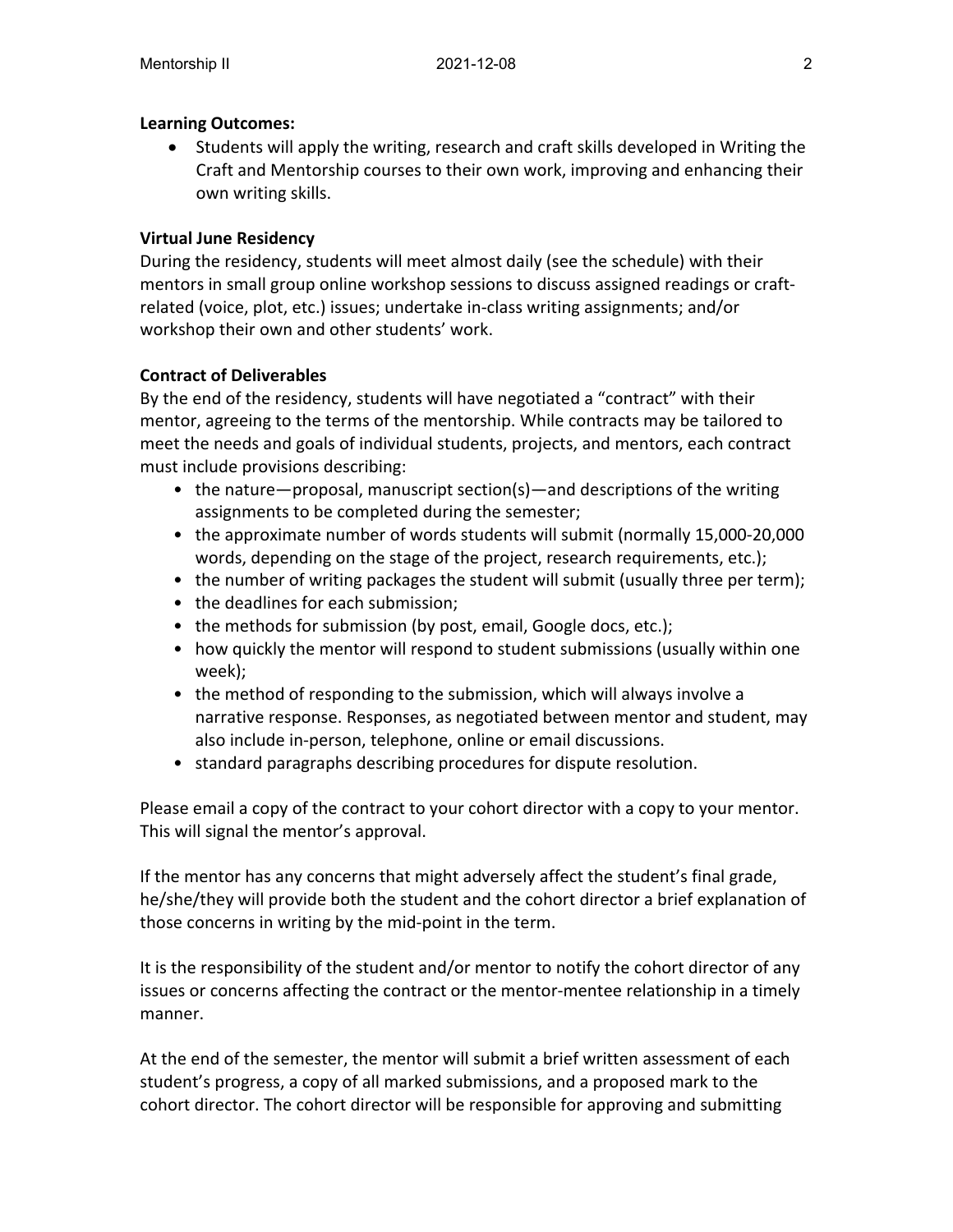final grades. The role of the cohort director will be to ensure quality and consistency across mentor-student relationships in the evaluation process. The mentor will provide the student with a written copy of the assessment once it has been approved by the cohort director.

#### **Manuscript Evaluation (100 per cent):**

Manuscript submissions will be judged on a professional basis.

- An overall mark of "A" indicates the work is considered publishable with minor structural and/or line editing.
- A mark of "B" indicates the material is publishable with some substantive structural and/or line editing.
- A mark below "B" indicates the material is not publishable as is, and would require significant rethinking, as well as rewriting and revising, to make it so.

Each book project is different and must be judged on its own requirements and merits. A memoir, for example, may not require the same level of documentary research as a work of historical nonfiction. The research methodologies employed to write a piece of historical nonfiction may be very different from the immersion reporting a writer of contemporary nonfiction must undertake in order to gather her or his information. And the lyrical quality of the writing in a collection of personal essays may be more significant than in an investigative exposé.

To complicate matters, some of the writing submitted during the Mentorship will be complete, finished chapters or sections, while others will be works-in-progress that may need to be understood in the context of the larger project.

The Manuscript Marking Rubric identifies criteria that apply—in varying degrees—to most nonfiction writing projects. As part of their contract of deliverables, the student and mentor will identify those criteria that apply to the student's particular writing project, add in any missing criteria, and assign relative values to each.

This agreed-to rubric, which must be approved in advance by mentor and student, will be used to evaluate the work.

| <b>Criteria</b>  | <b>Exceptional</b>                                                                  | Acceptable                                                           | <b>Failure</b>                                                    |
|------------------|-------------------------------------------------------------------------------------|----------------------------------------------------------------------|-------------------------------------------------------------------|
|                  | ''A''                                                                               | B                                                                    | $B-$                                                              |
| <b>Focus</b>     | The writing has a clear<br>purpose and the writer<br>maintains focus<br>throughout. | The writer has a clear<br>purpose but the focus<br>sometimes strays. | The writer's focus is not<br>discernible.                         |
| <b>Structure</b> | The story unfolds in a<br>creative but logical,<br>compelling way that              | The story unfolds in a<br>logical way that<br>supports and develops  | The story doesn't<br>unfold in a logical way,<br>making the focus |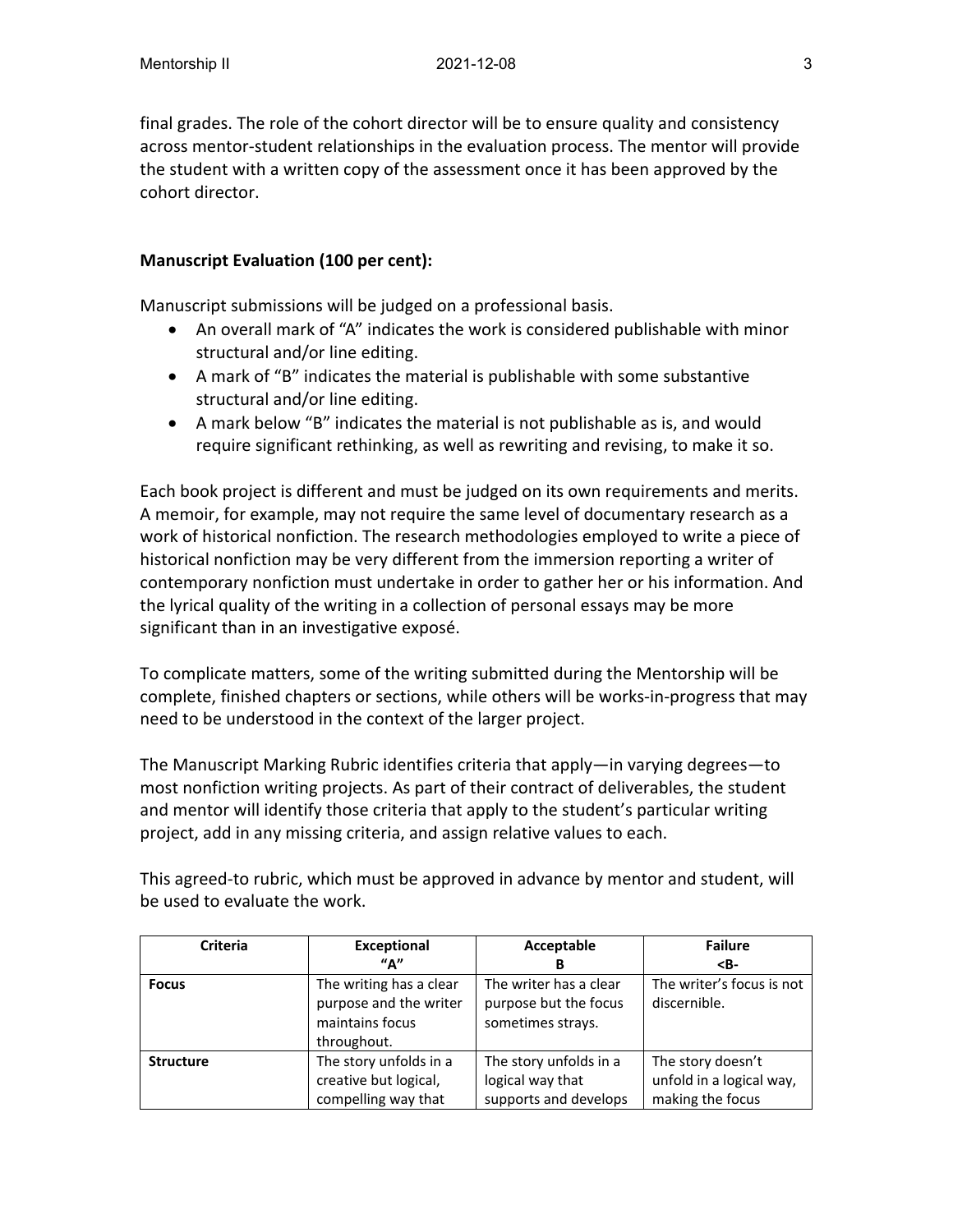|                                 | supports and develops<br>the focus. The writer<br>establishes a narrative<br>complication, then<br>develops and resolves<br>it over the course of<br>the work.                                                                                                                                                                                                                                                                        | the focus. The writer<br>establishes a narrative<br>complication but fails<br>to some extent to<br>develop and resolve it.                                                                                                                                                             | unclear. There is no<br>clear complication-<br>development-<br>resolution.                                                                                                                                       |
|---------------------------------|---------------------------------------------------------------------------------------------------------------------------------------------------------------------------------------------------------------------------------------------------------------------------------------------------------------------------------------------------------------------------------------------------------------------------------------|----------------------------------------------------------------------------------------------------------------------------------------------------------------------------------------------------------------------------------------------------------------------------------------|------------------------------------------------------------------------------------------------------------------------------------------------------------------------------------------------------------------|
| <b>Scenes</b>                   | The story is told in<br>clearly delineated<br>scenes that use<br>character, setting,<br>action, dialogue, and<br>detail to advance the<br>narrative, while<br>providing the necessary<br>context to understand<br>the larger story. We<br>hear, taste, feel, smell.<br>Each scene contributes<br>to plot, character,<br>setting and tone. The<br>writer heeds the<br>screenwriter's<br>admonition to "get in<br>late, get out early." | The story is told in<br>scenes that use<br>character, setting,<br>action, dialogue, and<br>detail, while providing<br>some context to help<br>the reader understand<br>the larger story. The<br>scenes may not always<br>be clear and sometimes<br>start too early or end<br>too late. | Scenes are missing or<br>unclear.                                                                                                                                                                                |
| <b>Setting</b>                  | Settings are described<br>in a way that help the<br>reader visually identify<br>where action takes<br>place as well as<br>establishing<br>appropriate mood.<br>Setting does not<br>overwhelm story.                                                                                                                                                                                                                                   | Settings are described<br>in a way that help the<br>reader understand<br>where action takes<br>place but don't<br>establish mood. Setting<br>sometimes overwhelms<br>story.                                                                                                            | Settings are not<br>described, or described<br>in a way that doesn't<br>help situate the reader<br>or establish mood.                                                                                            |
| <b>Character</b><br>development | The characters aren't<br>just real people; they<br>feel real. Readers can<br>see, hear and feel their<br>emotions. Readers<br>know what's at stake<br>for each major<br>character and can<br>observe their story<br>arcs. The character's<br>role in the plot is clear.<br>Their dialogue is<br>authentic.                                                                                                                            | The characters seem-<br>mostly-real. Readers<br>know what's at stake<br>for most major<br>characters, and<br>understand their role in<br>the plot.                                                                                                                                     | The characters may be<br>real but they don't feel<br>like it. It's not clear<br>what's at stake for each<br>major character or<br>their role in the plot.<br>The veracity of the<br>dialogue is<br>questionable. |
| <b>Voice</b>                    | There is a consistent,<br>compelling voice and<br>tone in the writing that<br>is appropriate to the<br>story.                                                                                                                                                                                                                                                                                                                         | There is a consistent<br>voice and tone in the<br>writing that is<br>appropriate to the<br>story.                                                                                                                                                                                      | The voice and tone are<br>inconsistent and/or<br>inappropriate to the<br>story.                                                                                                                                  |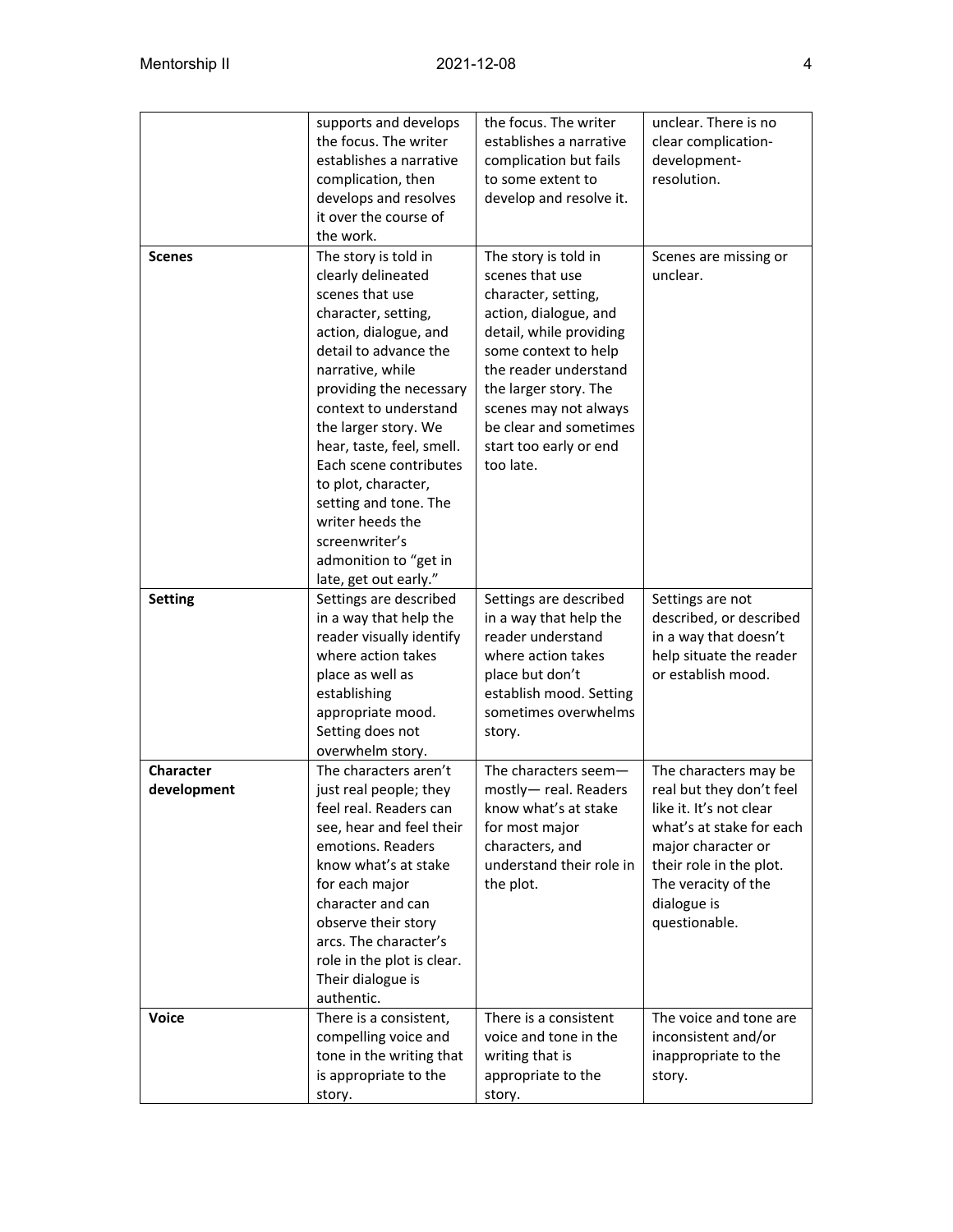| <b>Point of view</b>         | Point of view is clear<br>and consistent within<br>scenes and from scene<br>to scene.                                                                                                                             | Point of view is mostly<br>clear and consistent<br>within scenes and from<br>scene to scene.                                                                                                | Point of view is unclear<br>and inconsistent.                                                        |
|------------------------------|-------------------------------------------------------------------------------------------------------------------------------------------------------------------------------------------------------------------|---------------------------------------------------------------------------------------------------------------------------------------------------------------------------------------------|------------------------------------------------------------------------------------------------------|
| <b>Authorial role</b>        | The writer's role-as<br>omniscient narrator,<br>fly-on-the-wall,<br>participant-observer,<br>etc.-is clearly<br>understood and<br>integral to the story,<br>providing the reader<br>with a unique<br>perspective. | The writer's role is<br>clear.                                                                                                                                                              | The writer's role is<br>unclear or doesn't<br>seem integral to the<br>story.                         |
| <b>Universality</b>          | The writing illuminates<br>larger universal themes<br>in a clear but<br>unobtrusive way.                                                                                                                          | There are larger<br>universal themes in the<br>story but the author<br>either hasn't<br>articulated them clearly<br>or has overstated<br>them.                                              | There are no larger<br>universal themes<br>apparent in the story.                                    |
| <b>Research: Documents</b>   | The writing<br>incorporates<br>documentary materials<br>in a compelling way<br>that integrates<br>naturally into the<br>narrative flow.                                                                           | The writing<br>incorporates and<br>integrates<br>documentary materials<br>into the text.                                                                                                    | The writing fails to<br>incorporate or<br>integrate documentary<br>materials into the text.          |
| <b>Research: Interviews</b>  | The writer has used<br>information from<br>interviews effectively<br>to tell the story without<br>making the story the<br>interview.                                                                              | The writer has used<br>information from<br>interviews to tell the<br>story, but the story<br>itself seems captive of<br>the interview.                                                      | The writer has failed to<br>use information from<br>interviews to help tell<br>the story.            |
| <b>Research: Immersion</b>   | The writer has used<br>immersion field<br>reporting to bring the<br>story alive for readers,<br>allowing them to<br>understand the story<br>from the inside out.                                                  | The writer has used<br>immersion field<br>reporting to tell the<br>story but the reader<br>isn't always clear about<br>its purpose.                                                         | The writer's immersion<br>field reporting is sloppy<br>or self-indulgent; its<br>purpose is unclear. |
| Attribution,<br>transparency | The writer makes clear<br>in the text, or endnotes<br>and footnotes the<br>sources of all important<br>material without<br>interrupting the<br>narrative flow.                                                    | The writer makes clear<br>in the text, or endnotes<br>and footnotes the<br>sources of most<br>important material in<br>the text. Attribution<br>occasionally interferes<br>with story flow. | The writer fails to make<br>clear the sources of<br>important material in<br>the text.               |
| <b>Writing style</b>         | The writing is<br>compelling. It hooks                                                                                                                                                                            | The writing is generally<br>engaging, but has some<br>dry spots. In general, it                                                                                                             | The writing has little<br>personality. The reader                                                    |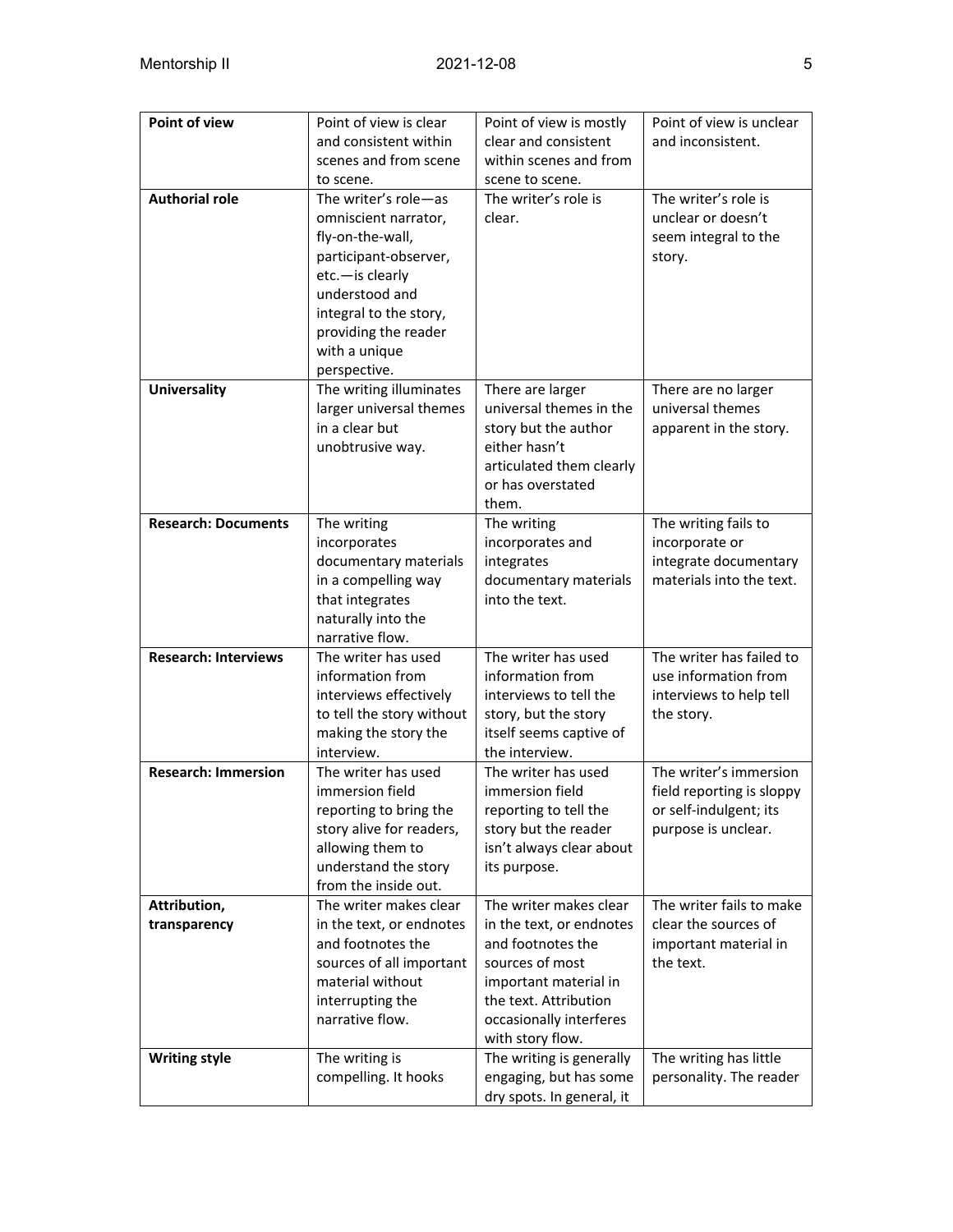|                    | the reader and sustains | is focused and keeps    | quickly loses interest  |
|--------------------|-------------------------|-------------------------|-------------------------|
|                    | interest throughout.    | the reader's attention. | and stops reading.      |
| Grammar, spelling, | The writing is free or  | There are occasional    | There are so many       |
| writing mechanics  | almost free of errors.  | errors, but they don't  | errors that meaning is  |
|                    | Follows Chicago         | represent a major       | obscured. The reader is |
|                    | Manual of Style         | distraction or obscure  | confused and stops      |
|                    |                         | meaning. Style          | reading.                |
|                    |                         | inconsistent.           |                         |
| Creativity         | The story is original,  | The story is well and   | Story is hackneyed,     |
|                    | the ideas fresh, the    | competently told, but   | derivative and          |
|                    | language unique.        | there are few fresh     | pedestrian.             |
|                    |                         | ideas or insights.      |                         |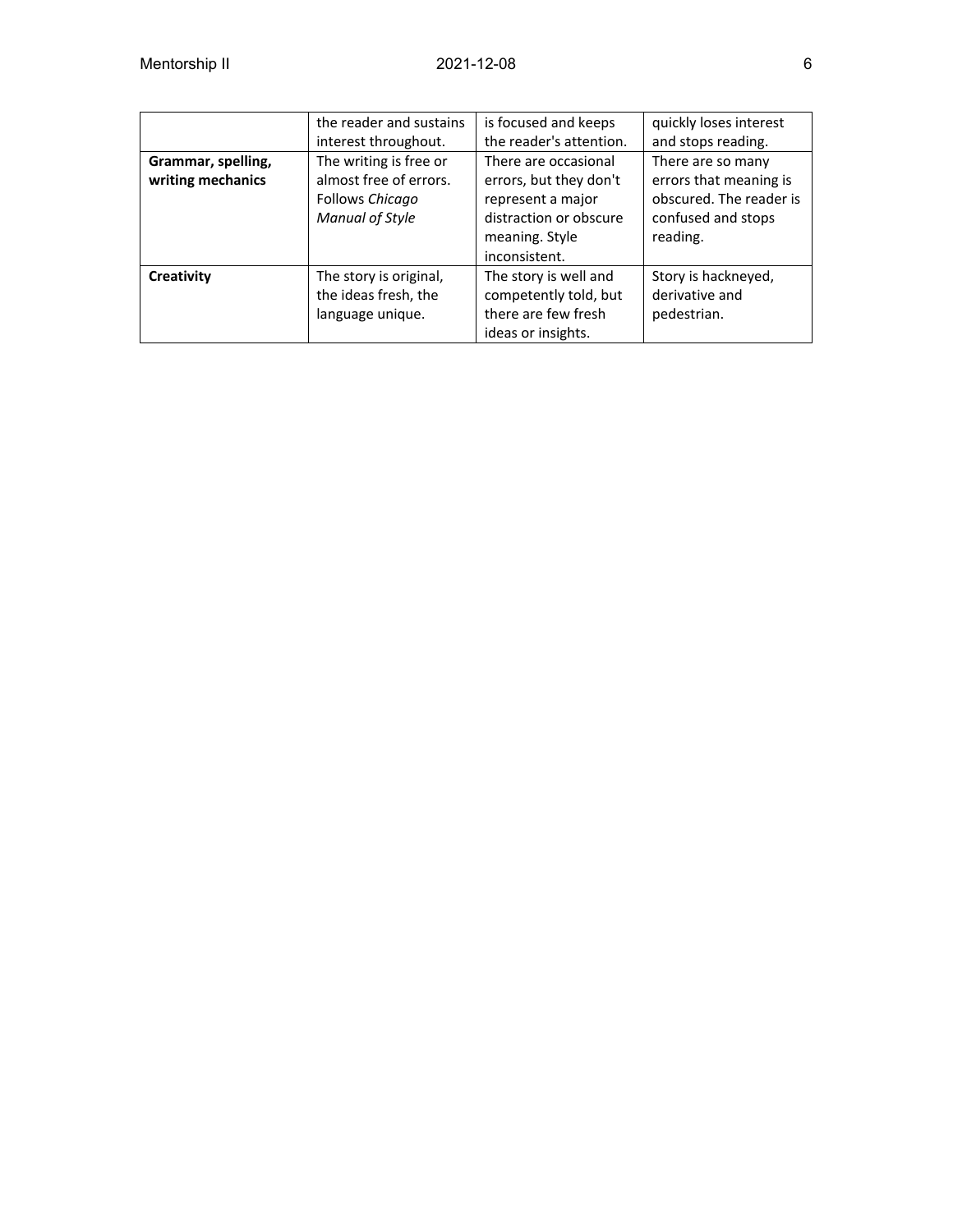# **Useful stuff**

#### **Submitting Written Assignments**

Written assignments should be submitted as **email attachments using Microsoft Word.**

Style and format: Times New Roman, 12 point, **double-spaced**.

- The file name must start with your last name and include a one- or two-word description of the assignment. Example: "smith-submission-2.docx."
- In the document itself, include at the top:
	- o Name:
	- o Date:
	- o Subject:
- Please use page numbering and/or a header.

#### **Grammar and Style**

Proper usage and grammar are an expectation for all written work in this course. Although this course is offered through the School of Journalism, the publishing content is intended primarily for book content. As a result, we will follow the *Chicago Manual of Style* for all written work.

#### **Deadlines**

Deadlines are crucial in the publishing industry. Learning to meet deadlines is a necessity for writers, so working to deadlines is a part of this course.

Please email all assignments by the stated deadlines. If allowance is needed – for health or other reasons – please email or phone to request more time.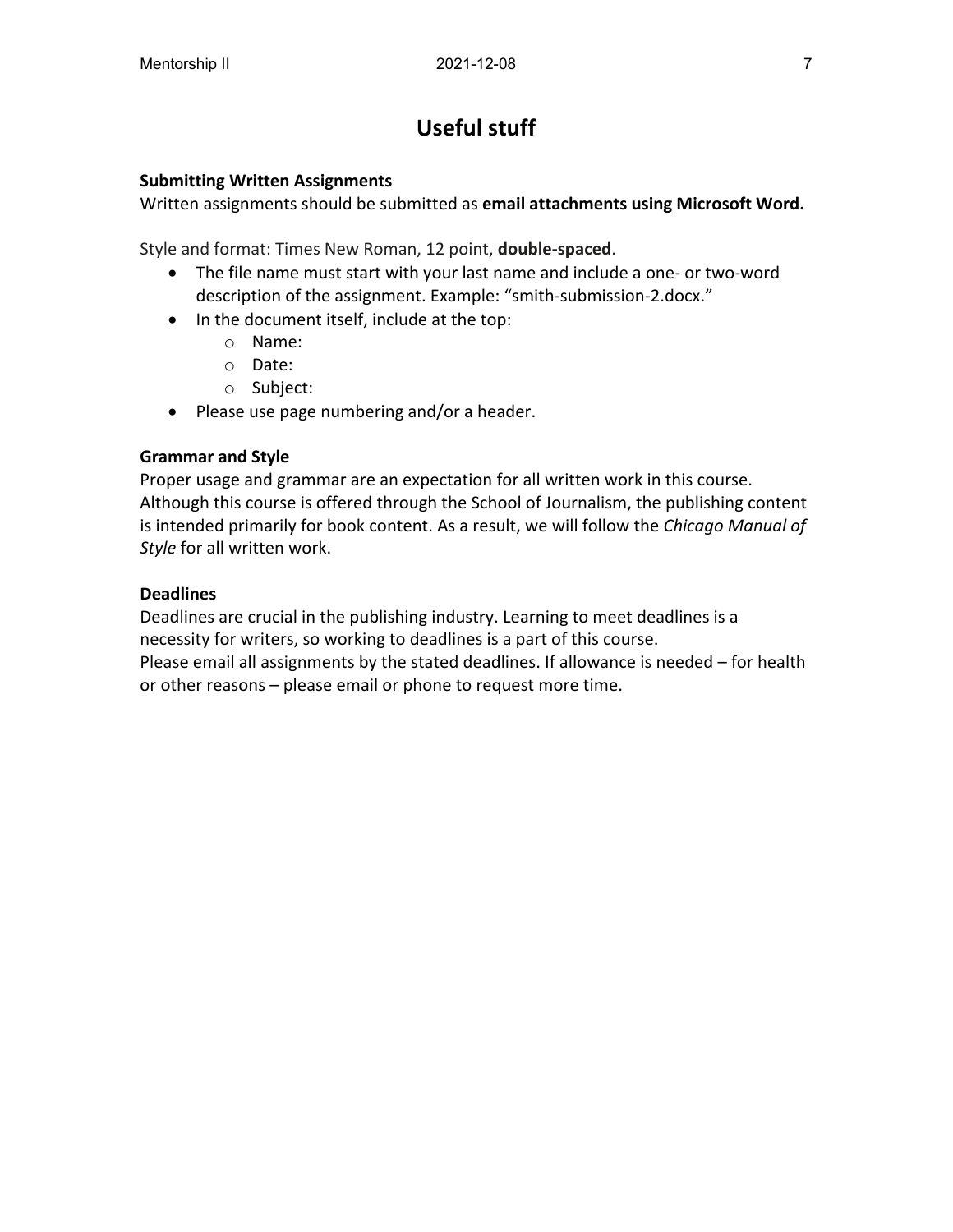## **Academic Performance**

The course uses the following grading scale:

| A+ | 90-100 |
|----|--------|
| А  | 85-89  |
| А- | 80-84  |
| B+ | 77-79  |
| В  | 73-76  |
| в- | 70-72  |
| F  | <70    |

Students must achieve a minimum grade of B- in all classes. Disputes over academic performance and assessment will be dealt with according to the Academic Regulations of the School of Journalism and the Dalhousie University Faculty of Graduate Studies. For more information, see the King's calendar and the Dalhousie University Graduate Calendar.

## **Accessibility**

Students may request accommodation as a result of barriers to inclusion related to disability, religious obligation, or any characteristic under the Nova Scotia Human Rights Act. If you experience barriers related to the design, instruction, and/or experiences within this course please contact the [Student Accessibility Centre.](https://www.dal.ca/campus_life/academic-support/accessibility.html) Please note that a classroom may contain specialized furniture and equipment. It is important that these items remain in the classroom, untouched, so that students who require them will be able to participate in the class.

## **Academic Integrity**

At King's and Dalhousie, we are guided in all of our work by the values of academic integrity: honesty, trust, fairness, responsibility and respect. As a student, you are required to demonstrate these values in all of the work you do. Plagiarism — stealing someone else's work and presenting it as your own — is a form of academic fraud and unethical journalism. The most common instance involves copying material from the Internet without attributing it. If you have any doubt about proper citation for an academic paper or proper attribution in a piece of journalism, contact your instructor. For more information, consult the section on Intellectual Honesty on p. 19 of Dalhousie's [Graduate Studies Calendar](https://academiccalendar.dal.ca/) (Find "PDF Versions" at the top of that page) or p. 34 of [King's academic calendar.](https://ukings.ca/administration/academic-calendar/)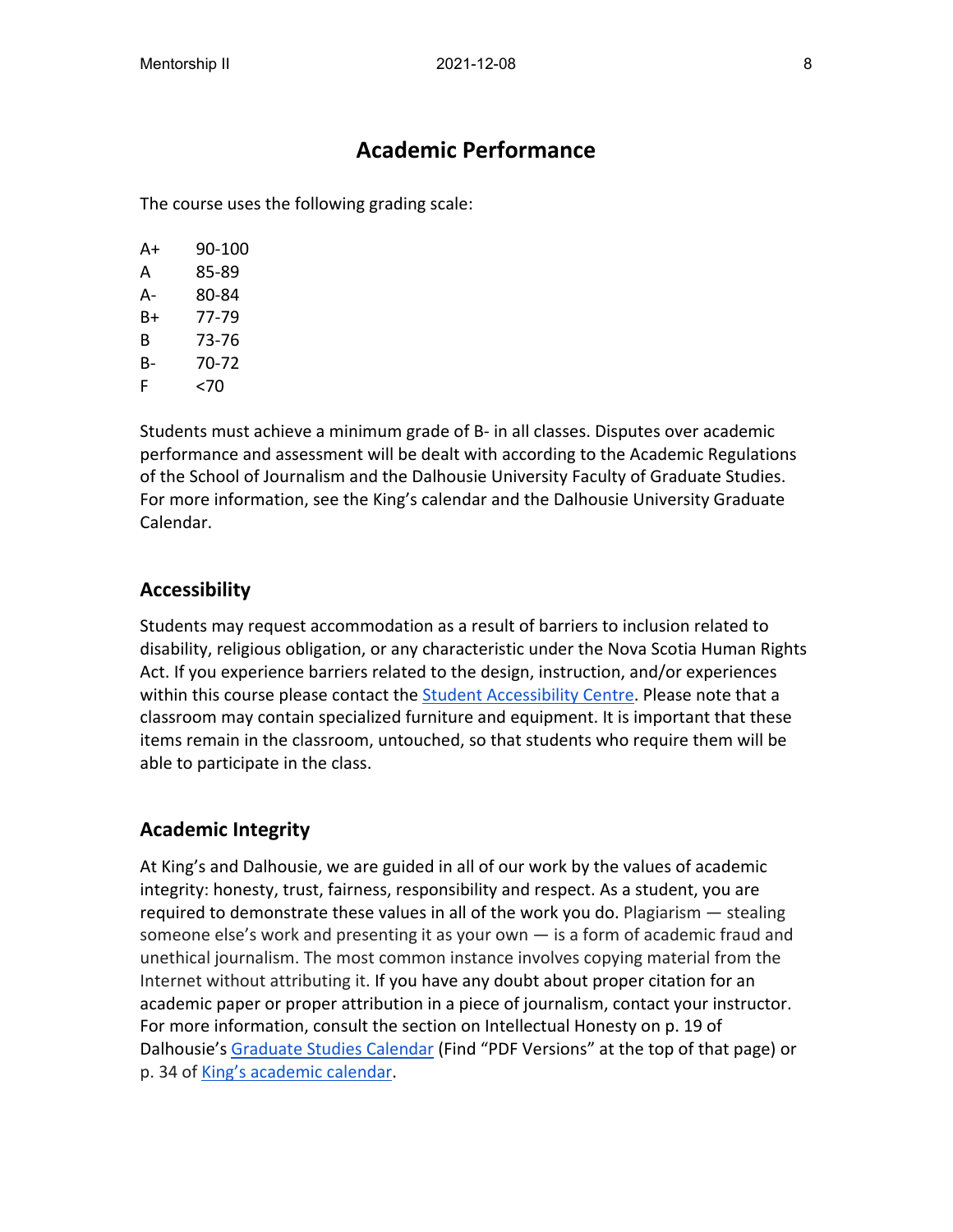## **Learning & Support Resources**

In addition to resources at King's, many are available to you at Dalhousie University. These include th[e Student Health & Wellness Centre,](https://www.dal.ca/campus_life/health-and-wellness/services-support/student-health-and-wellness.html) the [Indigenous Student Centre,](https://www.dal.ca/campus_life/communities/indigenous.html) the [Black Student Advising Centre,](https://www.dal.ca/campus_life/communities/black-student-advising.html) the [LGBTQ2SIA+ Collaborative,](https://www.dal.ca/dept/hres/education%E2%80%90%20campaigns/LGBTQ2SIA%E2%80%90collaborative.html) and the [South House](https://southhousehalifax.org/)  [Sexual and Gender Resource Centre,](https://southhousehalifax.org/) among others.

## **Ethical Conduct**

All students are expected to familiarize themselves with the Journalism School's [Handbook of Professional Practice](http://kingsjournalism.com/handbook) and abide by its ethical standards. For nonfiction book writing, there may be some differences in approach from those of daily news gathering. If in doubt, please discuss with your mentor or cohort director.

## **Fair, Inclusive and Safe Conduct**

All students in the School of Journalism should feel they are participants in a respectful, fair and safe learning environment. Classrooms and online course delivery systems are spaces where everyone should feel welcomed and supported. The School expects students, staff and faculty to abide by the highest standards of collegial learning. The University has policies, procedures and resources to guide students' experience. If you are concerned about your learning environment you may take a range of steps to initiate a discussion or a process:

**Meet with the course instructor:** You are encouraged to discuss concerns about a particular course first with the instructor. The instructor may be able to address concerns informally. Such concerns may relate to grading, course content, interpersonal issues with other students, or any other issue. The instructor may also direct you to other resources within the University. If you have an unresolved issue with an instructor, you can also:

- **Meet with your Cohort Director.**
- **Appeal a final grade** in a course by filing a Request for [Reassessment](https://www.dal.ca/campus_life/academic-support/grades-and-student-records/appealing-a-grade.html) of a Final [Grade](https://www.dal.ca/campus_life/academic-support/grades-and-student-records/appealing-a-grade.html) form.

● **Provide written comment on an instructor** in the Student Ratings of Instruction, distributed near the end of the course. Evaluations are reviewed by the Director each year and used in tenure and promotion decisions for Faculty.

**Meet with the MFA Executive Director:** The Executive Director welcomes any comment on the experiences of students within the MFA Program. Concerns may be addressed informally — especially as they relate to the curriculum, academic environment and interpersonal issues. The Executive Director may refer students with more specific or serious concerns to individual policies, procedures and resources of the University. Inclusion and respect for others are key values of the program. An experience of racism,